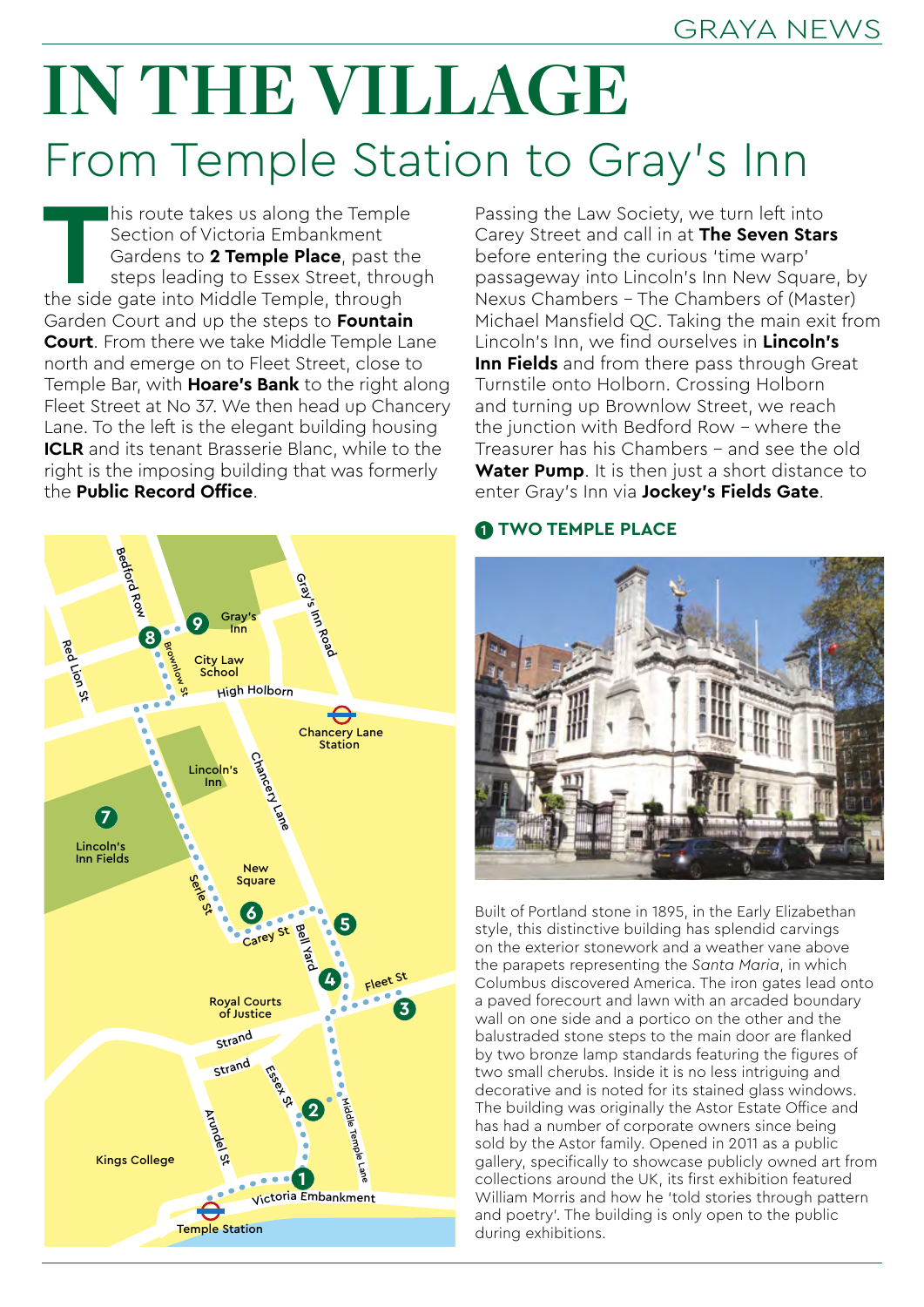# GRAYA NEWS



## **2 FOUNTAIN COURT**

Dickens' fascination with the legal world led him to house Pip (in *Great Expectations*) in Garden Court, through which we arrive at the fountain in Fountain Court, described so eloquently by Dickens in *Martin Chuzzlewit*. The large flagged courtyard contains the main entrance to the Middle Temple offices, and the fountain, which was constructed in 1681, is reputedly the oldest permanent fountain in London, though it now is a 20th century replacement – but the mulberry trees are original.



### **8 HOARE'S BANK**

C. Hoare & Co is a British private bank – the oldest bank in the UK and the world's fourth oldest bank. Founded in 1672 by Sir Richard Hoare, it remains family-owned and is managed on an unlimited liability basis, allowing it to be 'independent, flexible and fair'. In the days before street numbering, businesses were identified by signs, and Richard Hoare traded at the 'Sign of the Golden Bottle' in Cheapside, moving to Fleet Street in 1690. Customers, archivists or historians are welcome to visit the bank's museum, where the collections include records from former customers such as Samuel Pepys, Lord Byron and Jane Austen, coins in mint condition and dating back centuries, and handwritten bank notes.

## 4 **ICLR**

The Incorporated Council for Law Reporting in England and Wales (aka 'The Law Reports') was founded in 1865 by the concerted efforts of all branches of the legal profession to establish reliable reports of the cases heard in the superior courts. The object was accurate and accessible reports that could be relied on with absolute confidence; and that still holds good today. ICLR is still run by the Council, which consists of two representatives from each Inn of Court, from the Bar Council and from the Law Society. The Attorney General, Solicitor General and President of the Law Society are ex officio members.



It acquired 119 Chancery Lane in 1999 and named it 'Megarry House' in honour of one of its most renown Chairmen. More recently, Master Nick Chambers chaired the Council through one of its defining periods (see *Graya News No 17*).

## **6 PUBLIC RECORD OFFICE**

In 1838 'The Public Record Office' was established, to reform the keeping of government and court records, and placed under the control of the Master of the Rolls. Its original premises were the mediaeval Rolls Chapel on Chancery Lane, but between 1851 and 1858 a purpose built archive repository was built next to the Rolls Chapel. So, the national archives of the UK were housed in Chancery Lane from 1838 until 1997, by which time the growing size of the archives and a growing interest in the records had led to a need to move, and in 2003 the PRO was merged with the Historical Manuscripts Commission to form 'The National Archives', based at Kew. The building in Chancery Lane became the Maughan Library of King's College, London, in 2001. Probably most notable among the PRO's many historical documents is the original manuscript of the Domesday Book, completed in 1068; and the original copy of William

Shakespeare's last will and testament, dated 25 March 1616, which moved to the PRO in 1962.